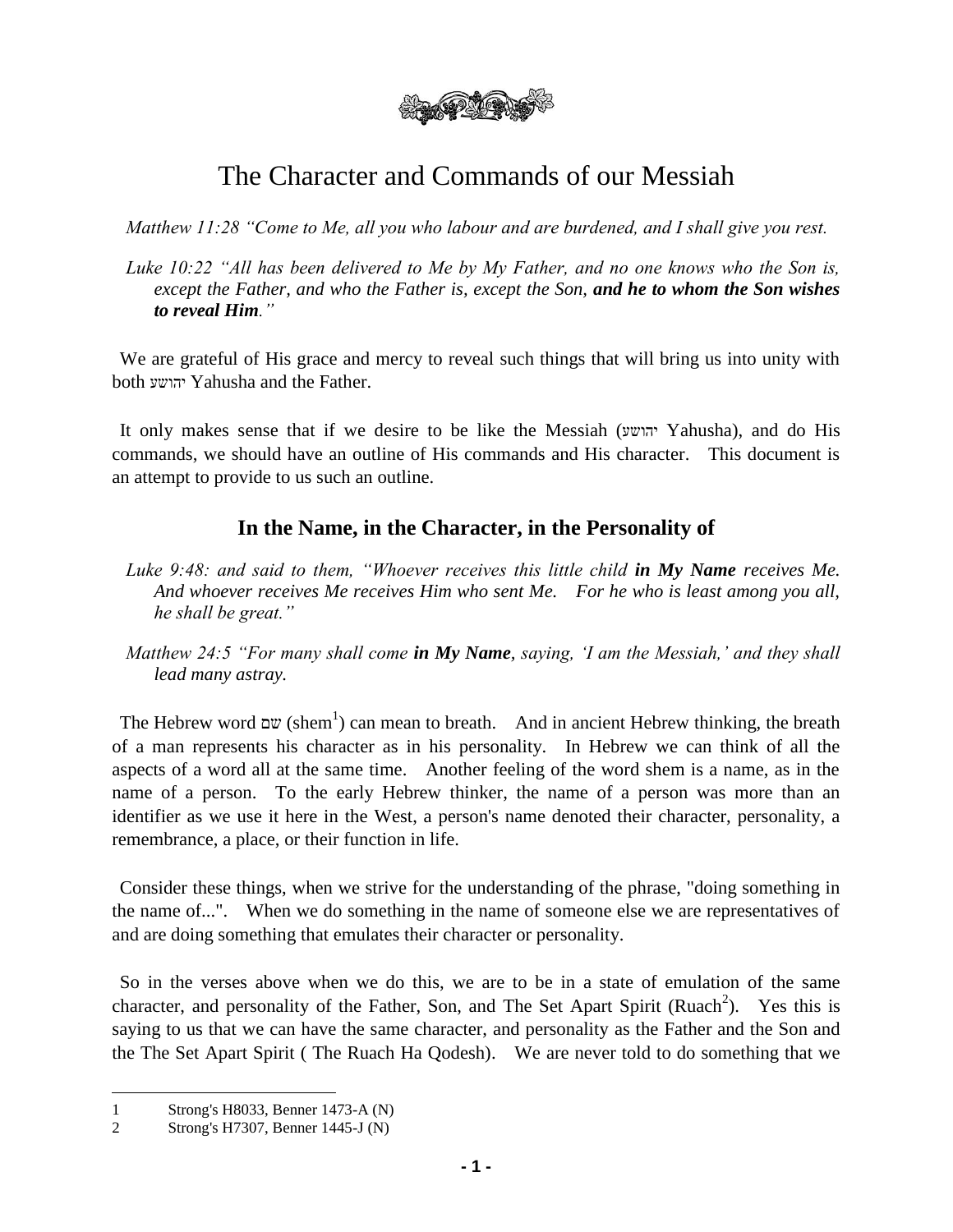cannot accomplish. Our Father wants us to be successful. As a matter of fact it is our Father's desire to be one with us. We know this from the Hebrew word echad<sup>3</sup> (unity), which besides other things addresses Father's desire to be one with us, which to our Father is like a strong and deep desire to quench one's thirst. We want to be one with Him, and He wants to be one with us too.

In order for us to take on the character and personality of the Messiah we better known by heart His character and rehearse being like Him. And we need to know the commands of יהושע Yahusha. As we read above we are to do things in His Name, and in the next verse Matthew 28:20, we are to teach His commands. So we better know them so we can teach them.

- *Mat 28:20 Teaching them to observe all things whatsoever I have commanded you: and, lo, I am with you always, even unto the end of the world. Amein.*
- *I John 2:28 And now, little children, stay in Him, so that when He appears, we might have boldness and not be ashamed before Him at His coming.*

From the time before Noah, our patriarch Enoch saw and prophesied of the Kingdom. When he was given this vision, he was excited. He saw the value of this, and wanted his children to dwell there too in that place. So Enoch taught and sent to us instructions through books of instruction.

He told his sons, and instructed them to tell their sons.

*Enoch 39:6 In that place I saw the Elect One (***יהושע***Yahusha) of right doing and of faith. 7 And I saw his dwelling place under the wings of היהוYahovah, the Creator of the breathing. Doing right will prevail in his days; and the right-doers and chosen will be without number before Him forever and ever. All the right-doers and chosen before Him will be strong as fiery lights, and their mouth will be full of blessing, and their lips praise highly the name of היהוYahovah, the Creator of the breathing. Right doing before Him will never fail, and uprightness will never fail before Him. 8 There I wished to dwell, and my spirit longed for that dwelling-place. And there, up to this time, has been my portion, for so has it been* 

*established concerning me before היהוYahovah, the Creator of the breathing.* 

Enoch prophesied of the Son of Man (**יהושע** Yahusha), who was a Son through the elect or lineage of Adam (a man), through Enoch (to teach), through Noah (to rest), through David (one beloved). And to David was promised that a king shall rise from his loins. **יהושע** Yahusha (one who is the salvation of *היהו*Yahovah) is that promised Son of David who is our King and Saviour. All of our patriarchs saw this place and desired to be in and to dwell in the Kingdom with the promised King and Saviour from *היהו*Yahovah.

The intention of this document is to make real to us the hope of His soon coming and to help us do all that is needed to do to prepare and to have our oil lamps full and wicks trimmed. The Bridegroom is soon here and we have opportunity to purchase oil, and fill our lamps, and to have them burning bright.

 $\overline{a}$ 3 Strong's H259, Benner 1165-C (N)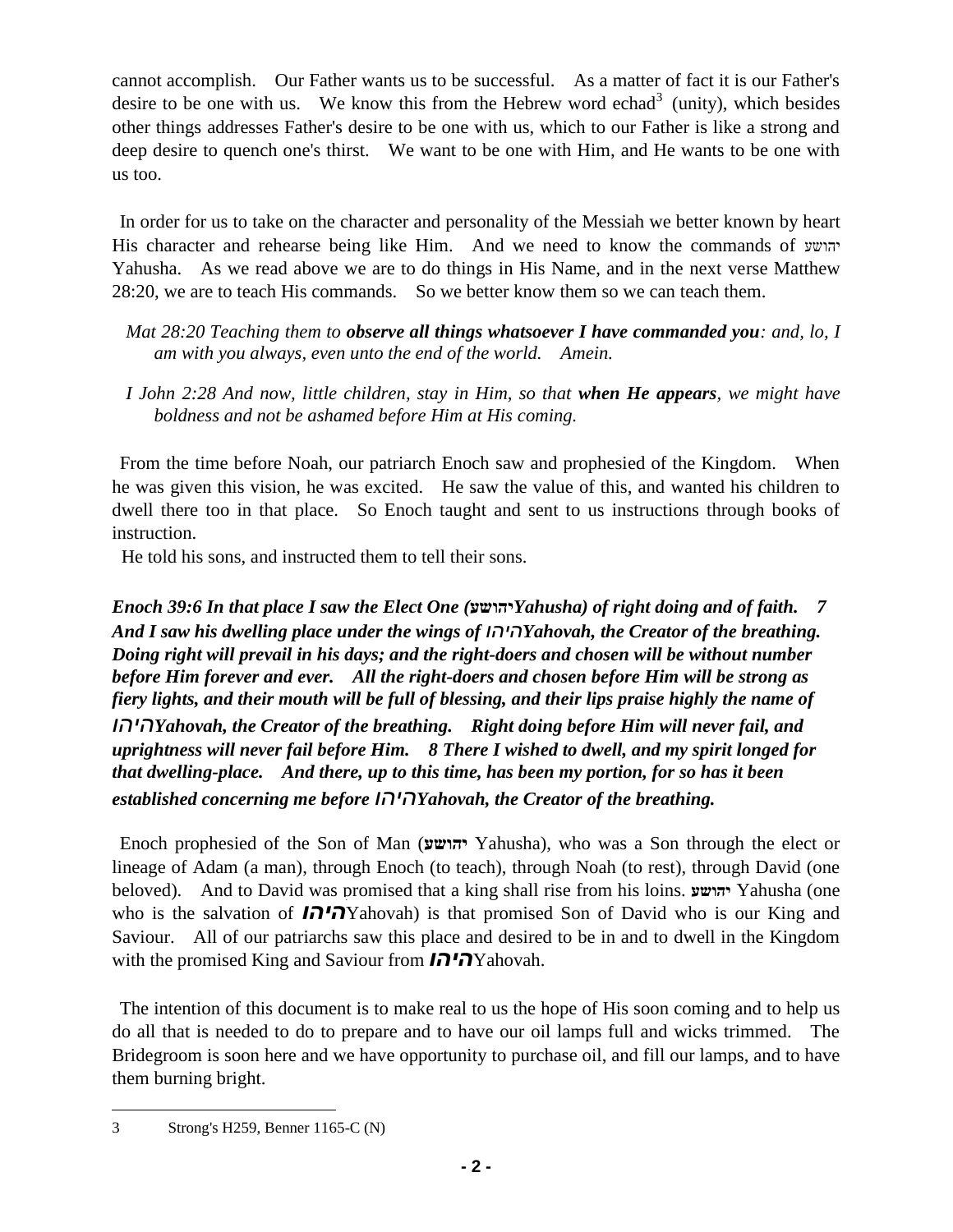We want to be triumphed ! We want to be a part of the rest we have all been promised.

# **Commands and Character**

Because the commands give us insight into His character, it would benefit us to discuss these commands and character at the same time.

# **Character of a Shepherd**

In essence **יהושע** Yahusha was a shepherd of sorts. Not of actual sheep but of people. The job of a shepherd represents a responsibility designed to manage and provide for the integrity of the flock.

The shepherd made sure that the flock had plenty of food, and water, and that they kept together for safety, and that they had a sheepfold to sleep in at night, and sometimes the shepherd would sleep in the doorway of the sheepfold, or the shepherd would make a fold from thorn bushes that would serve as a temporary place of peace. The shepherd loves each and every member of the flock with all his heart, and desires their success, and does all required for them to achieve their success.

*Psalms 23:1 יהוה) Yahovah<sup>4</sup> ) is my shepherd; I do not lack. 2 He makes me to lie down in green pastures; He leads me beside still waters. 3 He turns back my being; He leads me in paths of righteousness For His Name's sake. 4 When I walk through the valley of the shadow of death, I fear no evil. For You are with me; Your rod and Your staff, they comfort me. 5 You spread before me a table in the face of my enemies; You have anointed my head with oil; My cup runs over. 6 Only goodness and kindness follow me All the days of my life; And I shall dwell in the House of יהוה) Yahovah), To the length of days!* 

Our flock might be our family, our close friends, our church, our group, or our club. We do not see ourselves as being separate individuals, but we are in unity with our flock. They know our voice and understand our direction because they understand our concern for them.

So we have this command to be a shepherd, and take on **יהושע** Yahusha's character of being a shepherd. The method by which each of us becomes like a shepherd will vary from person to person. Something to review daily would be, "Am I acting like a shepherd?"

# **Be tolerant of other people not in our group**

Here is a situation that shows **יהושע** Yahusha's tolerance. He showed that anybody that is for him, is okay to accept.

 $\overline{a}$ 4 Strong's H3068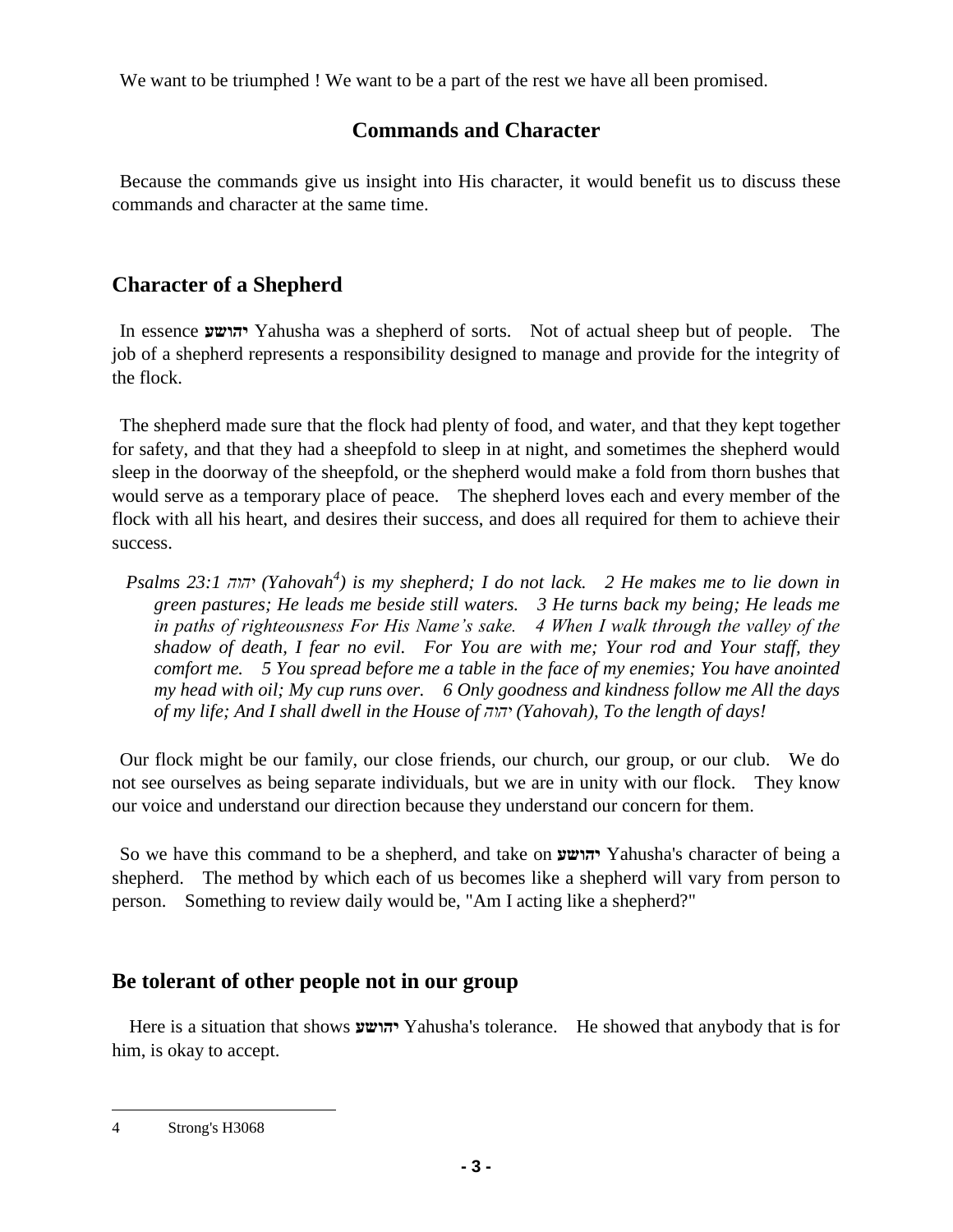*Luke 9:49 And Yoḥanan answering, said, "Master, we saw someone casting out demons in Your Name, and we forbade him because he does not follow with us." 50 But יהושע (Yahusha<sup>5</sup> ) said to him, "Do not forbid him, for he who is not against us is for us."* 

Please allow me to give an example here. We have a brother here in Tampa Florida who produces Rap music. I do not understand Rap music, nor do I have an ability to talk to people who like Rap music. Our brother does have that ability, and all the music he produces encourages his peer group to follow our Heavenly Father's instructions.

"Do not forbid him, for he who is not against us is for us." should be rehearsed in our heart. We are being commanded not to disdain anybody simply because they are not from our congregation.

# **Do not judge**

We are being asked not to disdain followers simply because a person has tattoos or piercings or hair style different from what we feel is the norm accepted in our congregation. When we disdain we are actually abasing another person, and elevating oneself into a position of importance.

*Luke 6:37: "And do not judge, and you shall not be judged at all. Condemn not, and you shall not be condemned at all. Forgive, and you shall be forgiven.* 

*John 7:24: "Do not judge according to appearance, but judge with righteous judgment."*

When we elevate ourselves, we think things like, "I am better than those people over there, and our Father has more respect for me than them." This is a two fold error when we have feelings of being better than another, this is the judgment, and we assume we have an elevated position.

**יהושע** Yahusha was speaking to the Pharisees when he recounted the example of the man who saw himself as better than others, who then usurped an elevated position at the front seat of the party.

*Luke 14:8 "When you are invited by anyone to a wedding feast, do not sit down in the best place, lest one more distinguished than you be invited by him, (recommended reading Luke14:1-14)*

## **Do Father's business**

 $\overline{a}$ 

*Luke 2:49 And He said to them, "Why were you seeking Me? Did you not know that I had to be in the matters of My Father?"*

What is our focus in life? To **יהושע** Yahusha it was our Father's business. To our Father it was

<sup>5</sup> Strong's H3091 variant spelling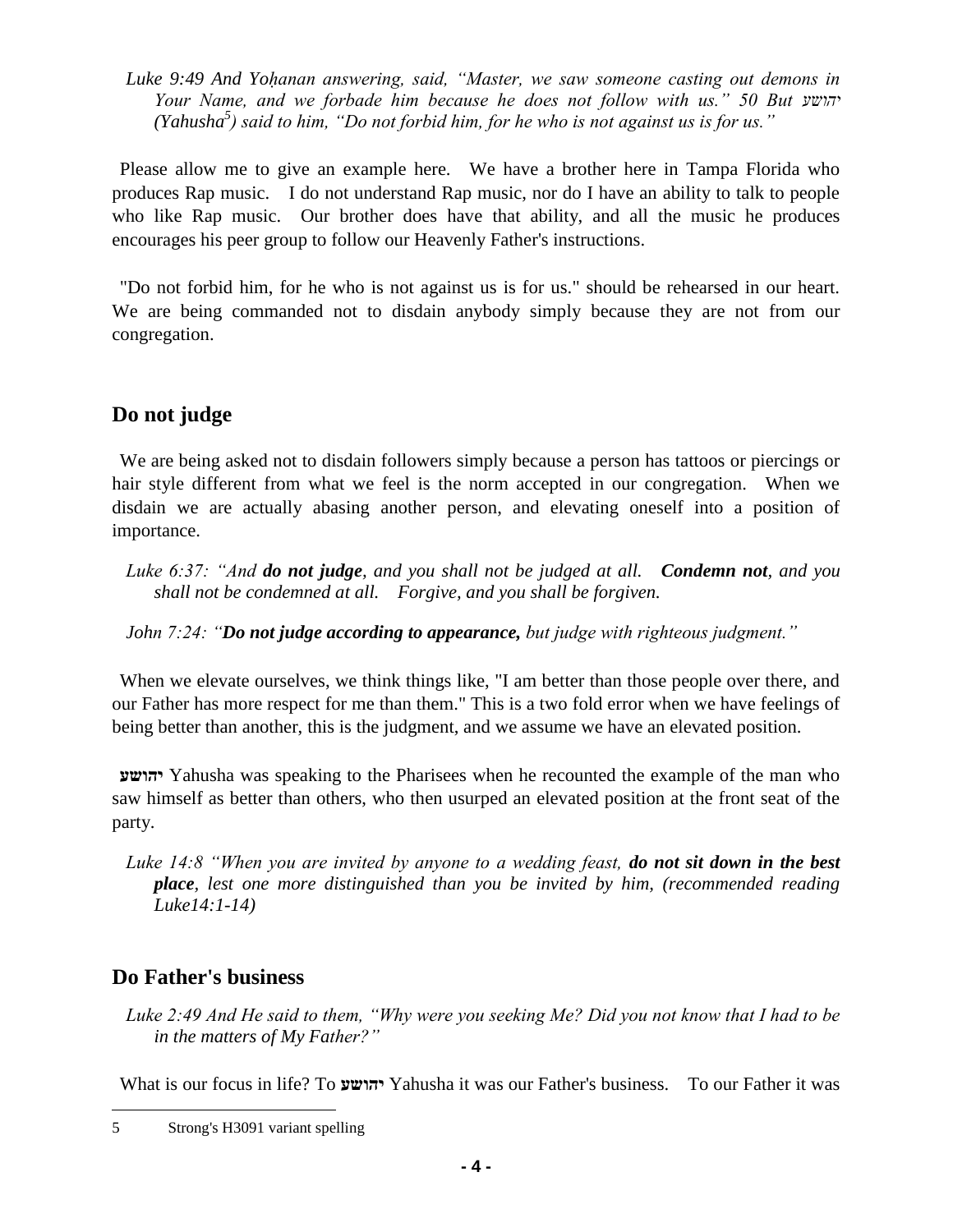important that the sheep were well tended. This forces attention to others and away from focusing on one's self. Again, when we focus on ourselves, we abase, we judge, we disdain, and we see to our own wellbeing. The shepherd is quite the opposite. All attention is on the flock, and the flocks wellbeing.

*Matthew 14:14 And when יהושע) Yahusha) came out, He saw a large crowd and was moved with compassion for them, and healed their sick.*

Additionally *יהושע* Yahusha has a desire to find and restore any individual lost sheep back to the fold. He maintains the focus of Father's need to maintain the integrity of the flock.

*Matthew 18:13: "And if he should find it, truly, I say to you, he rejoices more over that sheep than over the ninety-nine that did not go astray.*

**יהושע** Yahusha expresses the joy of our Father when He states that there is much to celebrate over finding and restoring the one sheep that was lost.

# **Do not point the finger**

It is typical that when we speak to people we can close the communication with them simply by the other person being able to sense our opinion of them. Ones' opinion exposes itself in our tone, our body posture, the words we choose to use, and the questions we ask.

*Matthew 12:35 "The good man brings forth what is good from the good treasures of his heart, and the wicked man brings forth what is wicked from the wicked treasure.*

When we raise the hand and point the finger this is done in error and we are ignorant of the scriptures in the book of Proverbs. The first error is the position taken to judge. The second error is that by doing this in the presence of other people, this is akin to gossip. Then others have cause to stumble and miss the mark when they hear the words of our condemnation. Thirdly, this is not taking a concerned view of one in the flock, nor taking compassion for them.

We need to rehearse these scriptures so as not to be the one who points with the fingers.

*Proverbs 6:12 A man of Beliya'al*<sup>6</sup> (without benefit to anyone), a wicked man, Walks with a *perverse mouth, 13 Winks with his eyes, shuffles his feet, Points with his fingers; 14 Perverseness is in his heart, Plotting evil at all times, He sends out strife. 15 Therefore his calamity comes suddenly; Instantly he is broken, And there is no healing. 16 These six matters יהוה) Yahovah) hates, And seven are an abomination to Him: 17 A proud look, A lying tongue, And hands shedding innocent blood,18 A heart devising wicked schemes, Feet quick to run to evil, 19 A false witness breathing out lies, And one who causes strife among brothers.*

We remember **יהושע** Yahusha talking to the Samaritan woman, and the woman brought out to

 $\overline{a}$ 6 A compound word Strong's H1100 (H1097 and H3276) , Benner 1035-A (f) and 1357-L (V)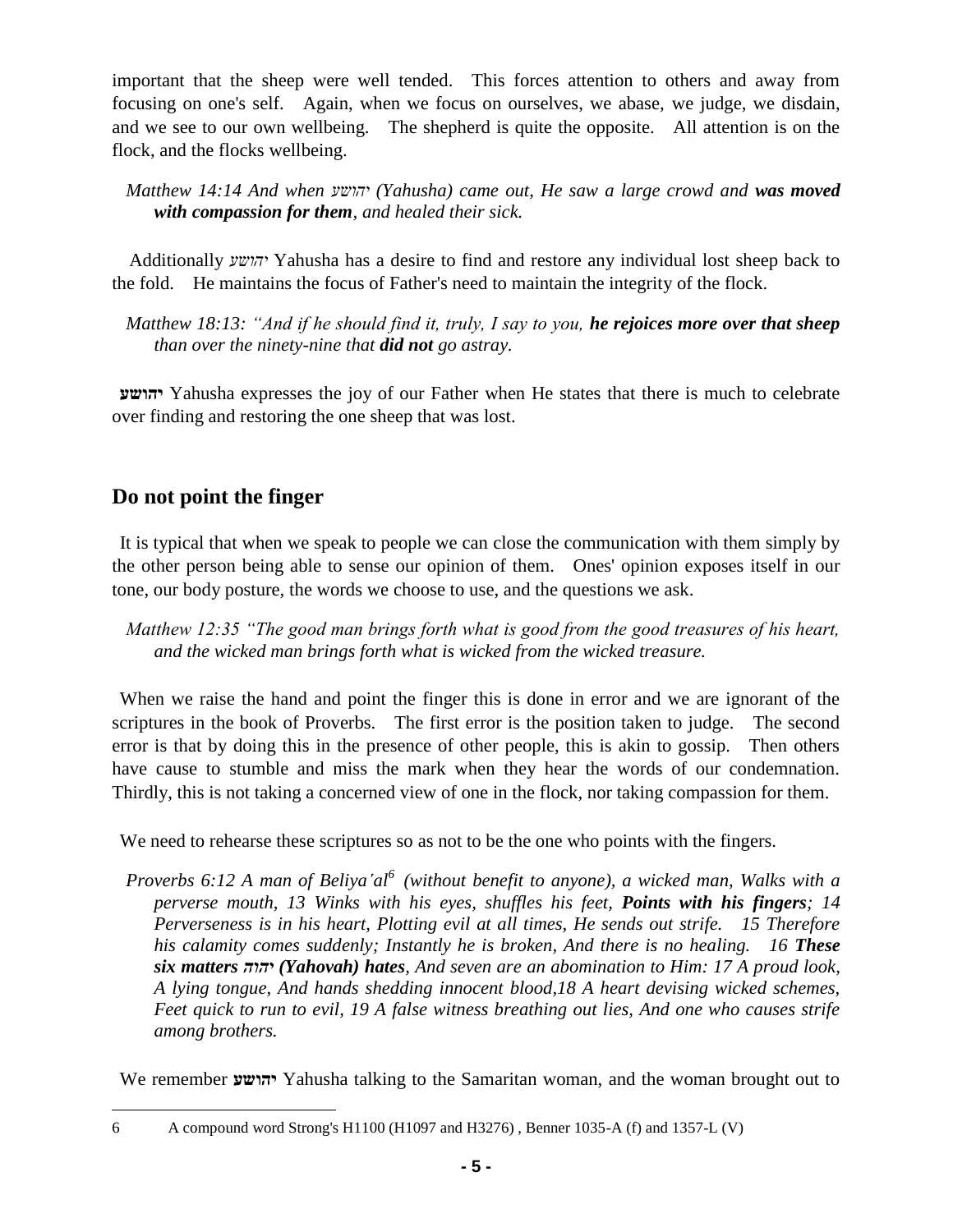be stoned because of adultery. The Samaritan woman was very familiar with the fingers being pointed at her, both for being a Samaritan and for being a woman. And the woman caught in adultery, was being pointed at because the torah teaches not to do this. It is very natural for us to apply levels to each transgression, and therefore we point the finger, nevertheless, it appears that **יהושע** Yahusha did not.

By pointing the finger, are we taking vengeance for *היהו*Yahovah and judging someone we believe deserves judgment right now. When we consider that *היהו*Yahovah made servants of Kings Cyrus and Darius, men who we might want to condemn for their actions were actually doing the will of *היהו*Yahovah. We are in that same position when we point the finger, because we might be pointing the finger at a servant of *היהו*Yahovah. **יהושע** Yahusha did not do this, neither should we.

*Hebrews 10:30 For we know Him who has said, "Vengeance is Mine, I shall repay, says יהוה (Yahovah)." And again, "יהוה) Yahovah) shall judge His people." See also Deuteronomy 32:35-36*

When we point the finger, we lose the opportunity to restore a lost sheep, and it is one of the things *היהו*Yahovah hates.

#### **Not to forbid those who seek**

There is one thing that **יהושע** Yahusha does not do, he does not forbid those who seek access to His teaching. Anybody who seeks to learn needs open access. There was one point in history that **יהושע** Yahusha was teaching only the Jews. He instructed his disciples:

*Matthew 10:... "Do not go into the way of the gentiles, and do not enter a city of the Shomeronites (Samaritans), 6 but rather go to the lost sheep of the house of Yisra'ĕl (Israel) .*

Eventually, this prohibition was lifted. Consider the event of the Samaritan by the well in John chapter 4. The Samaritans desired to learn from **יהושע** Yahusha and he did teach them. And he did not forbid them the truth.

*John 4:40 Therefore when the Shomeronites (Samaritans) came to Him, they were asking Him to stay with them, and He stayed there two days. 41 And many more believed because of His word.*

Also consider this verse where the prohibition was lifted for all people in the Earth.

*Matthew 28:19 "Therefore, go and make taught ones of all the nations, immersing them in the Name of the Father and of the Son and of the Set-apart Spirit,*

Going back to some of the things we have discussed, judging outward appearance, associations, or any other prejudice should have no bearing on who we talk to about the instructions from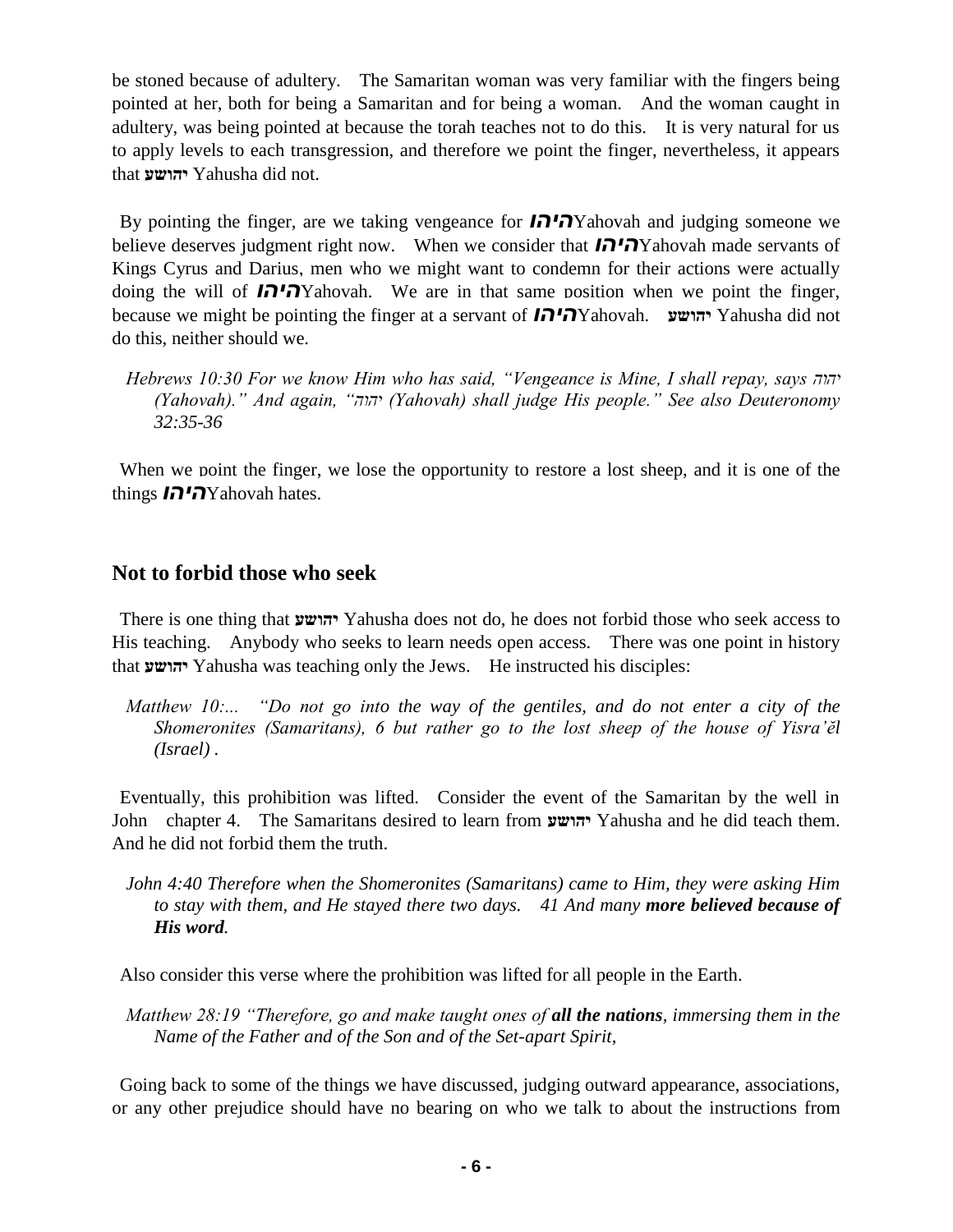*היהו*Yahovah and **יהושע** Yahusha. This one verse we have just read in Matthew chapter 28 is now establishing that there is absolutely no advantage or virtue in being a Jew. We are all equal through association with the Christ.

*John 3:15 so that whoever is believing in Him should not perish but possess everlasting life. 16 "For Elohim so loved the world that He gave His only brought-forth Son, so that everyone who believes in Him should not perish but possess everlasting life.*

#### **Despising the little ones**

There are many versions of the bible available to read. Which one to choose? No matter what version someone uses and is comfortable reading, we cannot forbid them, and despise them by criticism of their version of the bible. Our Father's Spirit of Teaching will show them what to do as they grow in Spirit.

*Matthew 18:10 "See that you do not despise one of these little ones, for I say to you that in the heavens their messengers always see the face of My Father who is in the heavens.*

The word "despise" is a powerful word meaning; to look down upon, to regard with contempt or feel a deep repugnance for, to have a distaste, to be disgusted, or to disdain, to loathe, or to scorn.

Who are the little ones? These infants, or little children, are a poetic way of describing a person who is new to hearing the Truth, and who have not yet reached a point of maturity in the Truth.

*Matthew 19:13 Then young children were brought to Him to lay His hands on them and pray, and the taught ones rebuked them. 14 But יהושע) Yahusha) said, "Allow the young children and do not stop them from coming to Me, for of such is the reign of the heavens."* 

Consider a vessel that is empty. Then we put a few things into it. It is not at capacity yet, so we understand that it can hold more. And consider a house. When we make the first wall we cannot enter the house yet because it is not complete. When we write a story we cannot publish it until we edit the story and print *The End*.

When we have compassion for the little ones we can see them as not complete or mature yet. In the scriptures, the word *perfect* is defined as, complete, whole, mature, what is complete or entirely in accord with truth and fact. So here in this next verse we read of the promise for all on Earth. There will be no more confusion and we will all posses the same Truth.

*Jeremiah 31:33 "For this is the covenant I shall make with the house of Yisra'ĕl (Israel) after those days, declares* יהוה) Yahovah)*: I shall put My Torah in their inward parts, and write it on their hearts. And I shall be their Elohim (one who yokes and Teaches), and they shall be My people. 34 "And no longer shall they teach, each one his neighbor, and each one his brother, saying, 'Know* יהוה) Yahovah)*,' for they shall all know Me, from the least of them to the greatest of them," declares* יהוה) Yahovah)*. "For I shall forgive their crookedness, and remember their sin no more."*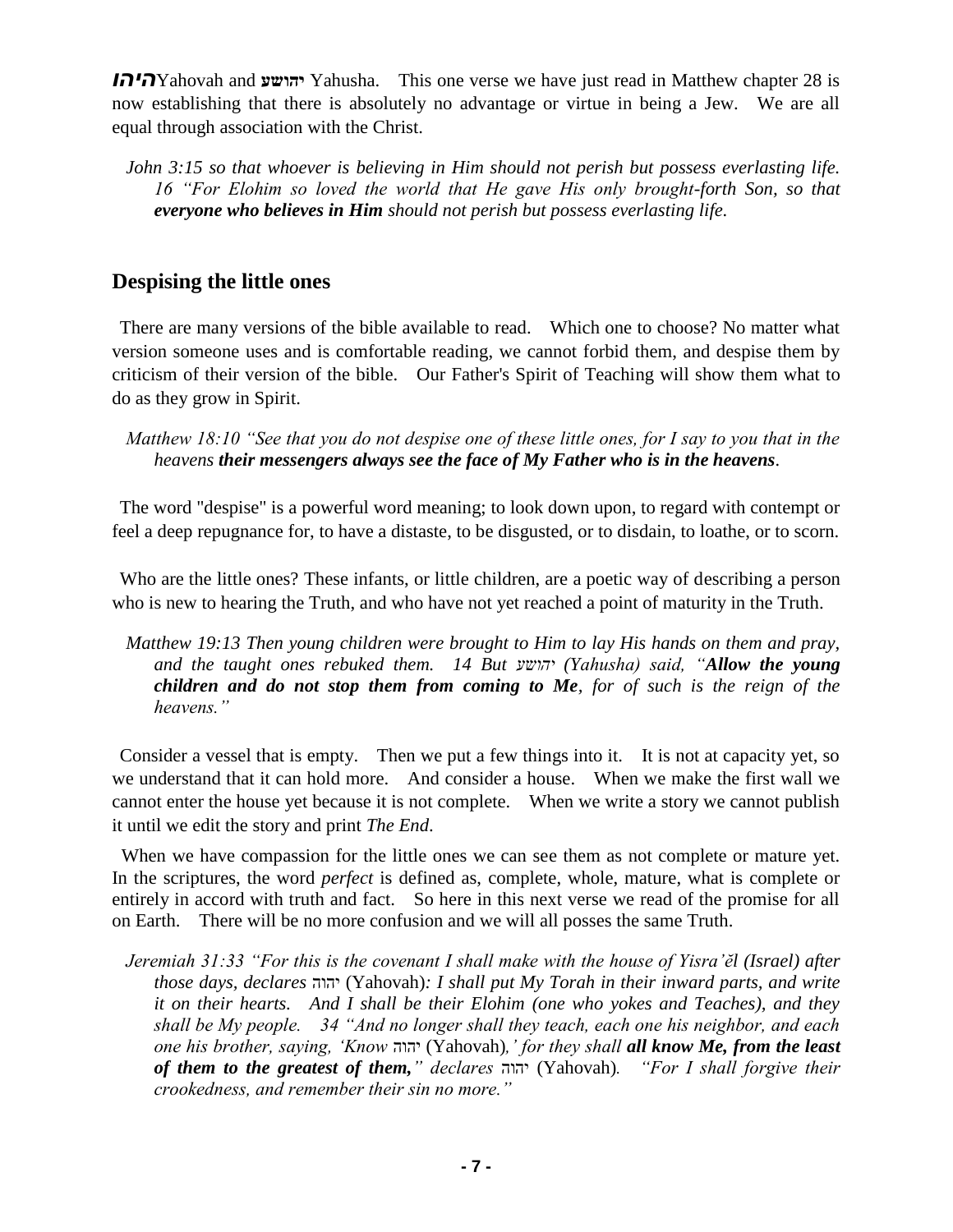This verse in Jeremiah applies to Jews and all nations. We belong to the Christ as indentured servants bound together by an oath, thus unifying us.

*Deuteronomy 15:17: then you shall take an awl and thrust it through his ear to the door, and he shall be your servant forever. Do the same to your female servant.*

That servant was now a part of the master and his family and property. **יהושע** Yahusha always referred to us as servants bound by oath.

*Matthew 24:44 "Because of this, be ready too, for the Son of Aḏam is coming at an hour when you do not expect Him. 45 "Who then is a trustworthy and wise servant, whom his master set over his household, to give them food in season? 46 "Blessed is that servant whom his master, having come, shall find so doing.*

#### **Who is our Neighbor**

*Matthew 22:37 And יהושע) Yahusha) said to him, " 'You shall love יהוה) Yahovah) your Elohim with all your heart, and with all your being, and with all your mind.' 38 "This is the first and great command. 39 "And the second is like it, 'You shall love your neighbour as yourself.'*

Apparently it is important to **יהושע** Yahusha that we understand and implement these commands. We have heard it said that if we did not have any other commands, these two cover all of them as if they are a consolidation of all commands.

For example, love of the Father is covered in the first five commandments, and love of neighbour is covered in the last five commandments.

When we love our neighbour we want the best for our neighbor and treat them with the respect that we would like to receive from them. All interpersonal relationships should be directed through the Father. We are not the judge of others, we are not in position to condemn or regulate. Those who express Divine Love do not disdain.

#### **Judgment of a nonbeliever**

We are mindful of the command to love our neighbour. **יהושע** Yahusha reminded us of judgment of our neighbour when he revealed the parable of the compassionate Samaritan in Luke chapter 10. Those who should have had compassion for the certain man did not for various excuses. At that time the Samaritans were judged by the Jews as unrighteous. This man, in Luke chapter 10, was beat up robed, naked, and left for dead, and the priest and the Levite who should have had compassion for him did not. The Priest and the Levite were very aware of the command to love our neighbour. Obviously this certain man was in dire need. So much so it required several days to recuperate. They looked upon a man in need and offered no hand out to help. Obviously we should not be this way.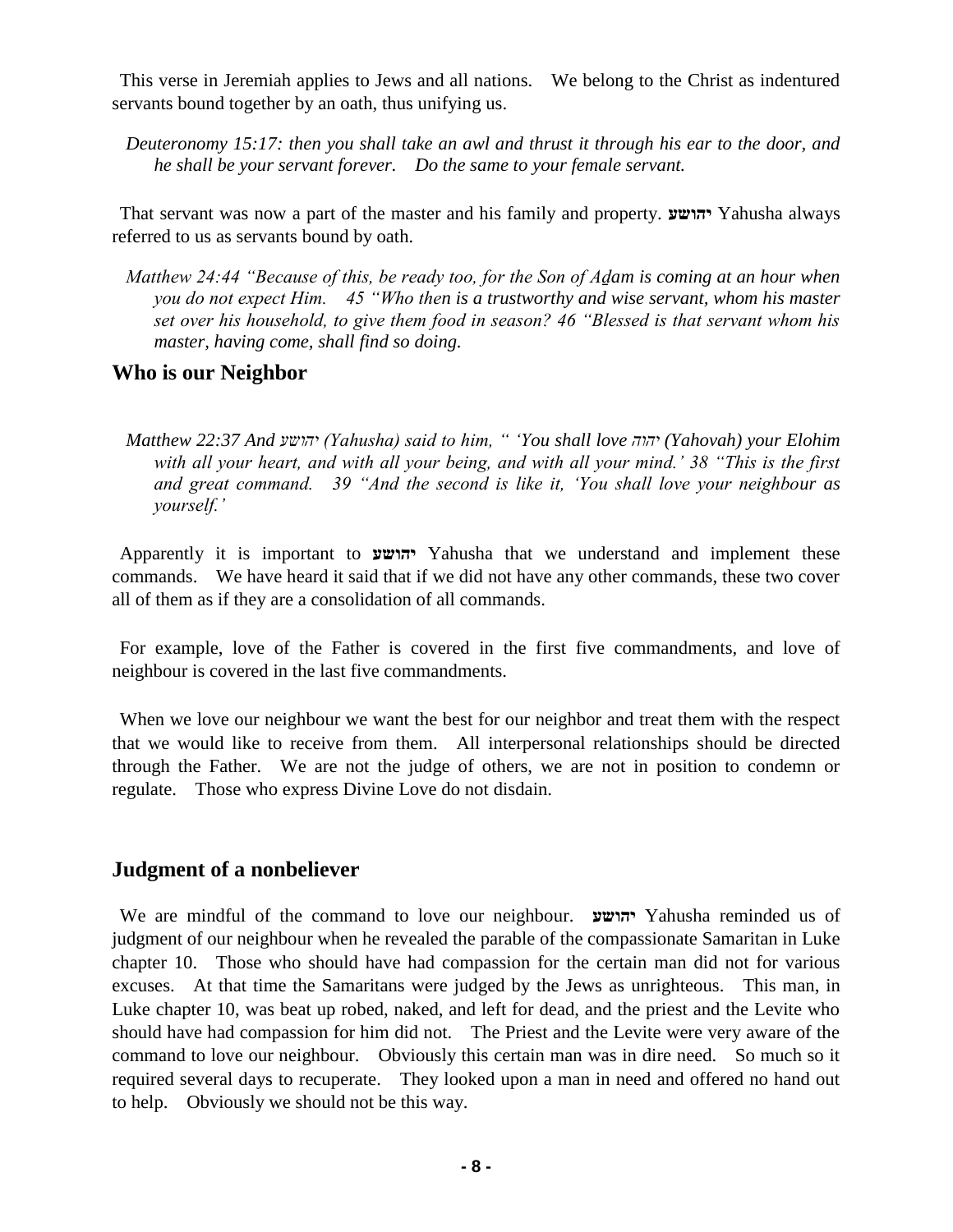What the compassionate Samaritan did by providing lodging and care by paying from his pocket, was akin to what Abraham did to help all who passed by to his home to make sure they were okay, and from this verse below in Ecclesiastes. In both cases nothing is expected back in return, regardless who the person was.

*Ecclesiastes 11:1 Send out your bread on the face of the waters, for after many days you shall find it.*

*Jasher 22:11 And Abraham planted a large grove in Beersheba, and he made to it four gates facing the four sides of the earth, and he planted a vineyard in it, so that if a traveller came to Abraham he entered any gate which was in his road, and remained there and ate and drank and satisfied himself and then departed. 12 For the house of Abraham was always open to the sons of men that passed and repassed, who came daily to eat and drink in the house of Abraham. 13 And any man who had hunger and came to Abraham's house, Abraham would give him bread that he might eat and drink and be satisfied, and any one that came naked to his house he would clothe with garments as he might choose, and give him silver and gold and make known to him the Lord who had created him in the earth; this did Abraham all his life.*

As Abraham was entertaining we can assume he talked about what he had learned from Noah and Shem. He would have talked about **יהוה** Yahovah, the creation, Enoch, Noah and Shem.

*Hebrews 13:2 Do not forget to receive strangers, for by so doing some have unwittingly entertained messengers.*

Some of the people to whom Abraham gave information, may have embraced what he said to them. He did what he was known for to broadcast the peace and truth he had heard. The lesson to us is that not all people are going to hear what we say. We are to have peace with that, and let the Spirit teach what is right.

*John 12:47 "And if anyone hears My Words but does not watch over them, I do not judge him. For I did not come to judge the world but to save the world.*

If **יהושע** Yahusha does not judge those who do not have ears to hear, neither should we judge. Give out our bread to them and after many days it will return.

#### **Care for each other**

*Matthew 25:35 for I was hungry and you gave Me food, I was thirsty and you gave Me drink, I was a stranger and you took Me in, 36 was naked and you clothed Me, I was sick and you visited Me, I was in prison and you came to Me.' ... 40 "And the Sovereign shall answer and say to them, 'Truly, I say to you, in so far as you did it to one of the least of these My brothers, you did it to Me.'*

This verse above at Matthew 25 is referring to the return of the Son of Adam (man), the Christ,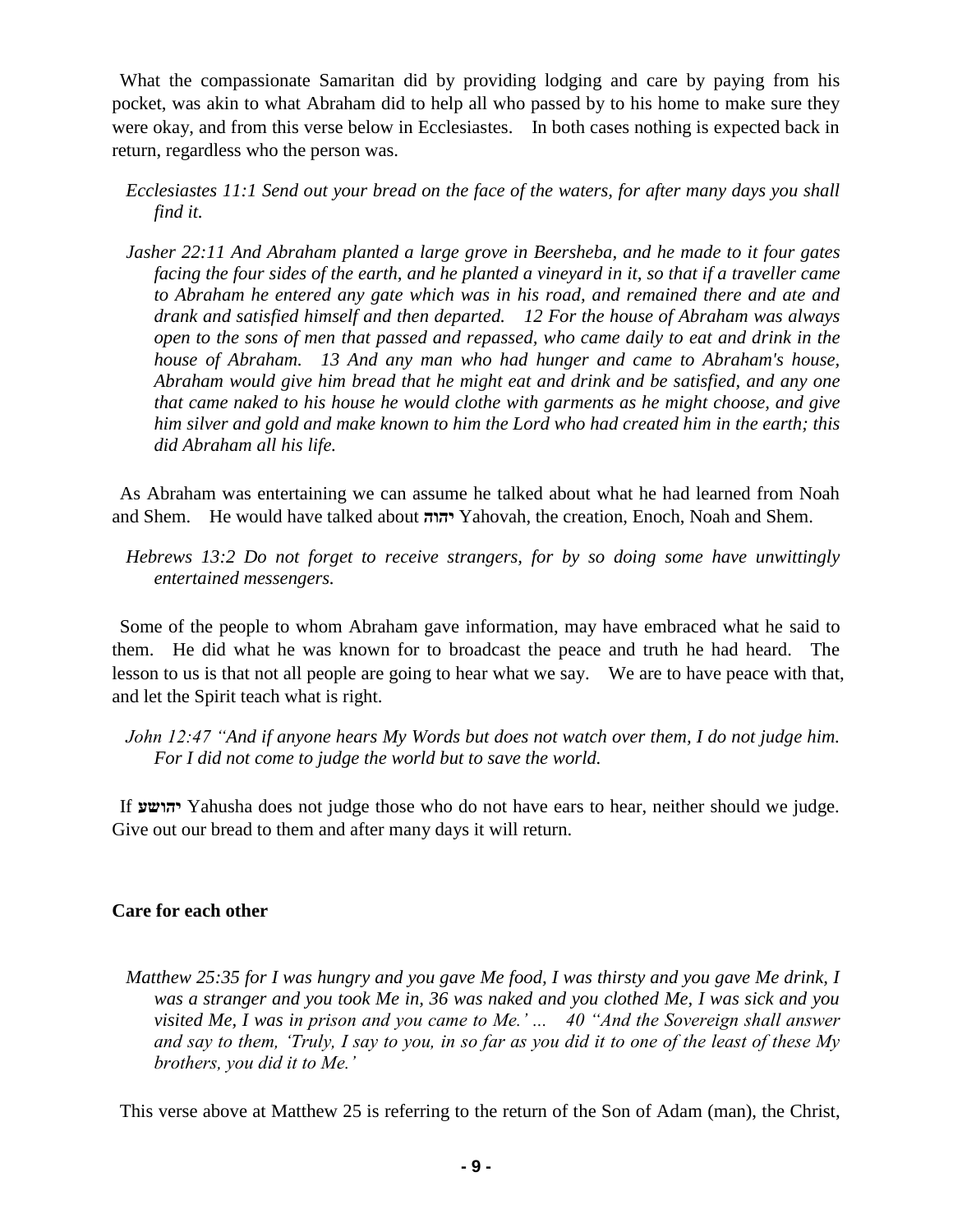the Messiah, also known as **יהושע** Yahusha. At that time we will experience the Judgment. This Judgment was prophesied by all the prophets starting at Enoch and continuing until **יהושע** Yahusha.

We will be there, and it will be thrilling to hear the words, *'Truly, I say to you, in so far as you did it to one of the least of these My brothers, you did it to Me.'*

*Matthew 25:23 "His master said to him, 'Well done, good and trustworthy servant. You were trustworthy over a little, I shall set you over much. Enter into the joy of your master.'*

**יהושע** Yahusha has entrusted his sheep in our hands. He has entrusted each of us into each other hands. We are all of the same flock. When he returns we will recognize His voice. When we work we do work with our hands. We ask our Father to anoint the work of our hands, that the work we accomplish is His will.

*John 10:16 "And other sheep I have which are not of this fold – I have to bring them as well, and they shall hear My voice, and there shall be one flock, one shepherd.*

## **Guide to Truth**

In these last days the teacher of Truth is amongst us.

*Matthew 16:13 "But when He comes, the Spirit of the Truth, He shall guide you into all the Truth. For He shall not speak from Himself, but whatever He hears He shall speak, and He shall announce to you what is to come.*

Think not that anyone of us can teach better than any other, or that we have the best understanding of the Truth. This just is not true. Some do have the gift from above to present information as teachers, but even those people understand what they do depends upon the Spirit of the Truth.

*Matthew 16:17 And* יהושע) Yahusha) *answering, said to him, "Baruch (Bl-ssed) are you, Shim'on Bar-Yonah (Simon Barjona), for flesh and blood has not revealed this to you, but My Father in the heavens.*

# **Guarding**

Here we read of guarding the Word because of love for **יהושע** Yahusha. In this case the guarding is a result of outward attack upon the Word or instructions we have in our heart. The attack comes in the form of things that are different from the original instruction given to us.

*Enoch 14:3 As He created and gave to Mankind the power of understanding the word of wisdom...*

*Luke 11:35 "See to it therefore that the light which is in you is not darkness.*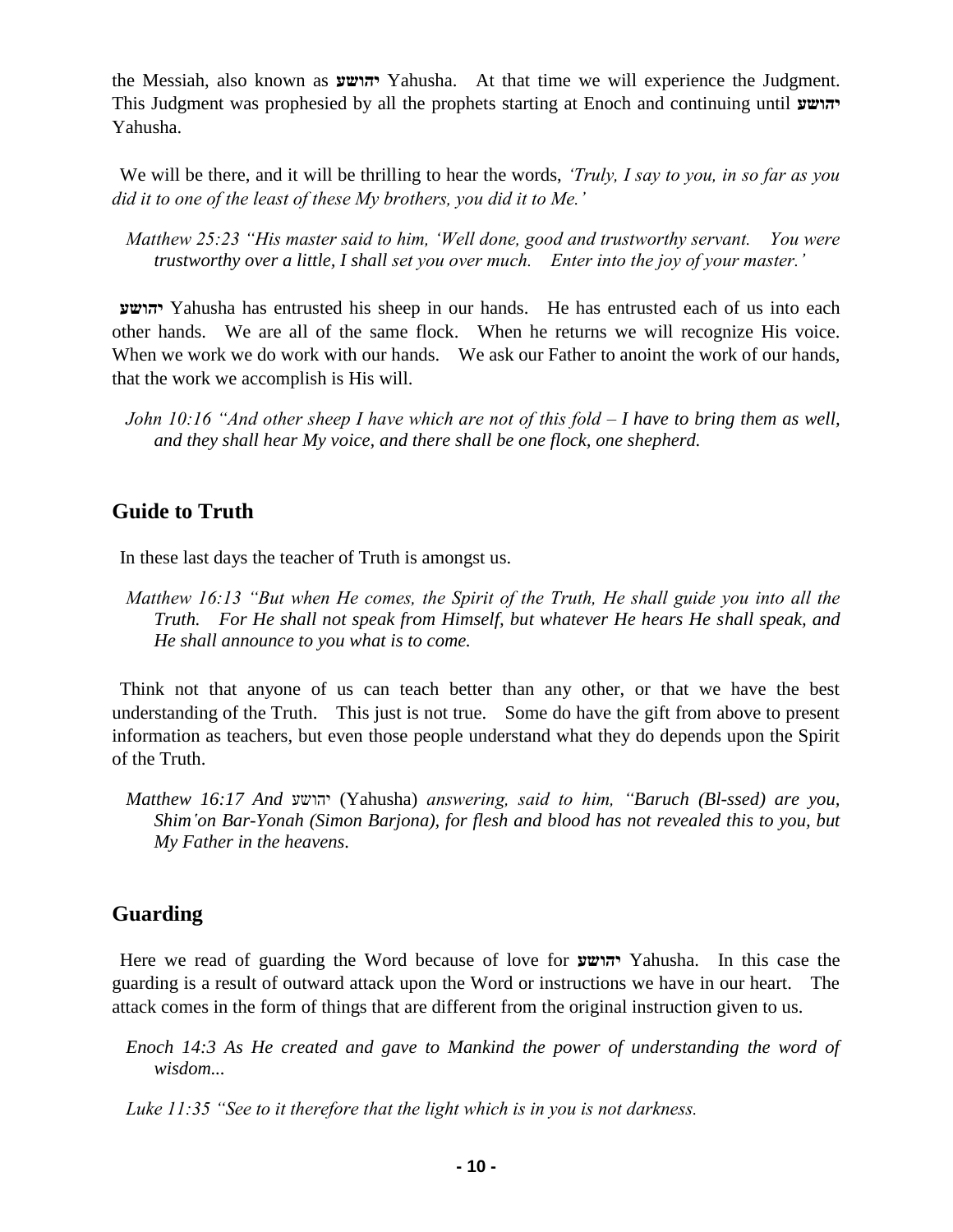In the Book of Enoch this attack comes in the form of wrong teaching forced upon us from the Fallen Watchers. These Fallen Watchers are the same entities that caused so much hurt to mankind before the flood. And they were the reason for the flood. They had completely infiltrated all mankind except for Noah and his family. The drive to teach us wrong doing, from the Fallen Watchers and their spawn is still relentless. We have gates of communication, our eyes, our ears, our mouth, our nose, and our sense of touch. We cannot allow outside stimuli to affect our heart in a way that affects our relationship with **יהושע** Yahusha and the Father.

*John 14:23* יהושע) Yahusha) *answered him, "If anyone loves Me, he shall guard My Word. And My Father shall love him, and We shall come to him and make Our stay with him.*

When we eliminate, or prevent outside stimuli from affecting our heart, we will guard the Word placed into our heart. What we allow to get through our eyes and ears subtly enters our heart, and breaks down the Word contained there. This is also true of our nose, our mouth and what we feel with our fingers. So now the question is, to what extent are we willing to go to insure that we hear those words, "You good and trustworthy servant." No detail about this guarding can be minimized or discarded as insignificant to our wellbeing and health.

*John 15:10 "If you guard My commands, you shall stay in My love, even as I have guarded My Father's commands and stay in His love.*

We are being told to guard the word in us just like **יהושע** Yahusha guarded the same word in him. When we do this we remain in Father's Love. It appears that **יהושע** Yahusha is indicating here to follow these commands and we will be able to accomplish the guarding process like he was able.

*Malachi 3:2 "And who is able to bear the day of His coming, and who is able to stand when He appears? For He is like the fire of a refiner, and like the soap of a launderer.*

This guarding we face is the fire of the refiner, and is the soap of a launderer. These things form us into a precious people. These things make us attractive. After the fire and the soap we are changed from our former self. With the guarding of the Word in us, we are special and our Father desires our success.

*I Peter 2:9 But you are a chosen race, a royal priesthood, a set-apart nation, a people for a possession, that you should proclaim the praises of Him who called you out of darkness into His marvellous light,*

The Launderer uses water and soap, dips and then examines the cloth. If it is not clean, they repeat the process, until the cloth is clean. The refiner must sit close to the crucible and watch the heat, because the Gold cannot boil or it will ruin. The set apart ones, are a result of the refiners experienced eye who tries the Gold in the crucible and removes the dross until it is purified and refined until he can see His reflection in the top of the melted gold.

We want our Father to see His reflection in us. This is the mark we receive, when he sees His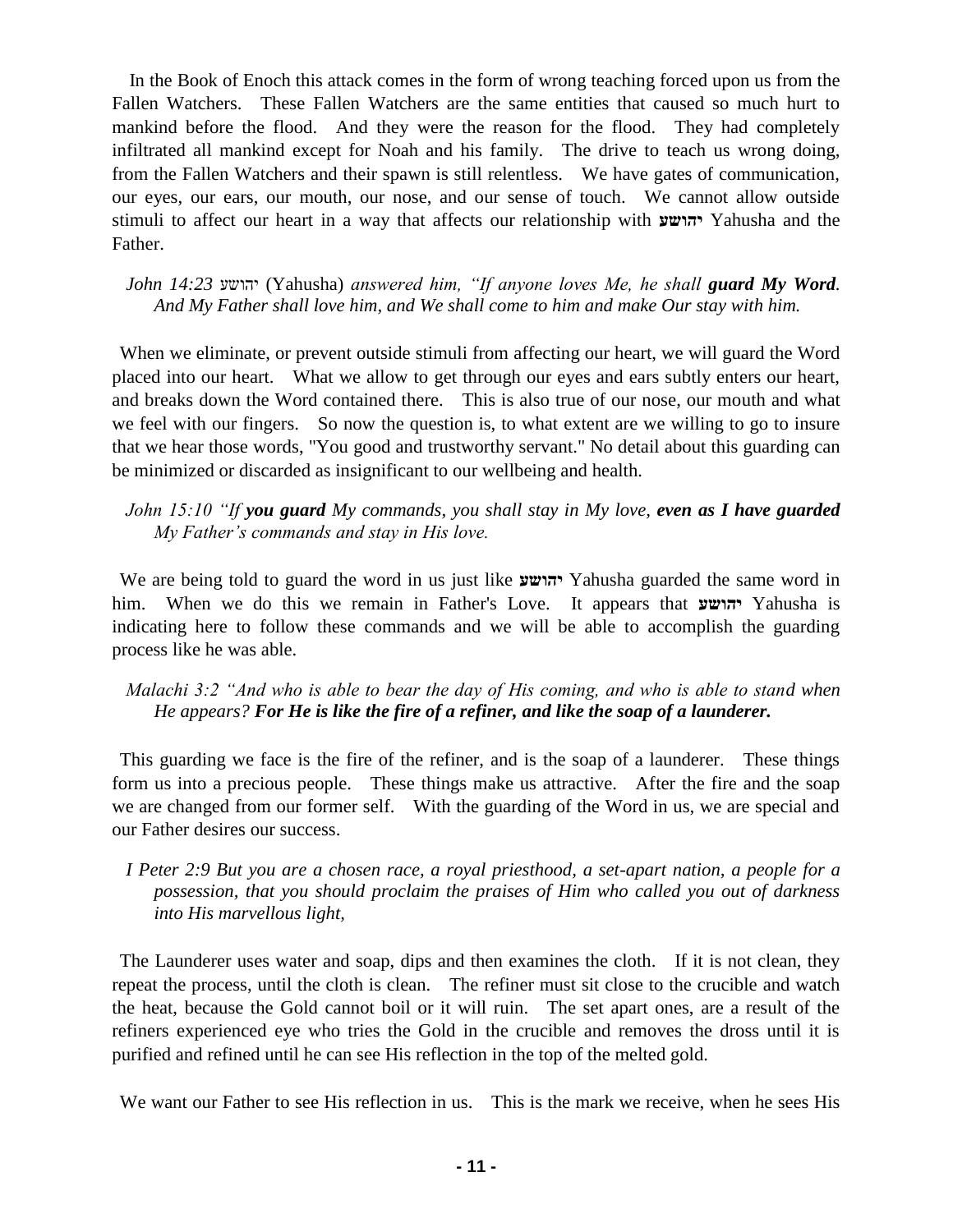reflection in our forehead, the thinking part of our body.

#### **Washing feet**

After a long journey in the days when people wore sandals and walked to where they needed to go, it was customary to receive the weary traveller into the home and wash the road dust from their feet. Many things in the scriptures are poetic. The question here is what did **יהושע** Yahusha mean about a command to wash each other's feet? This was a common practice so why was this common practice emphasized and elevated to the level of a command?

We know that we need to clean our inside first and not just the outside of our body. We know it is important for us to be washed by the cleansing of the water of the Word.

*Matthew 23:26 "Blind Pharisee, first clean the inside of the cup and dish, so that the outside of them becomes clean too.*

In John 13 we read of the account of **יהושע** Yahusha washing the feet of His disciples. Simon refused at first, and then **יהושע** Yahusha said, "**If I do not wash you**, you have no part with Me."

Then He said, "He who has had a bath (from the cleansing of the Word) does not need to wash, except his feet, ..." The idea of feet is that the feet represent the tools that allow us to walk on the path of righteousness. This is the poetic value of our feet. The feet can also allow us to walk on the path of destruction. So there is a definite need to wash ones feet, so that we continue on the path of righteousness. We wash each other's feet, not in condemnation, but in a heart of assistance. We wash each other's feet in conversations whenever we meet. We wash each other's feet, when we have concern, when we see an action that has fallen away from the mark. We wash each other's feet, when we exclaim how to better hit the target, not in condemnation, but in a spirit of assistance.

*John 13:4 "Then if I, Master and Teacher, have washed your feet, you also ought to wash one another's feet. 15 "For I gave you an example, that you should do as I have done to you.*

#### **Take heed**

We are to take heed, pay attention to this. This is important to us because complacency sets in, and sometimes we do not realize it. We become familiar with rote and soon we pay no attention to it and the affect it has on our life. For a myriad of reasons we are all affected by these things.

The principles taught at Matthew 5:27-30 concerning our eyes, and how if they cause us to stumble in our heart, we are better off without them if in fact they are going to withhold us from a righteous walk. The gates of communication with all things outside our body are wired directly to our heart and are in need of guarding. The things that get through these gates can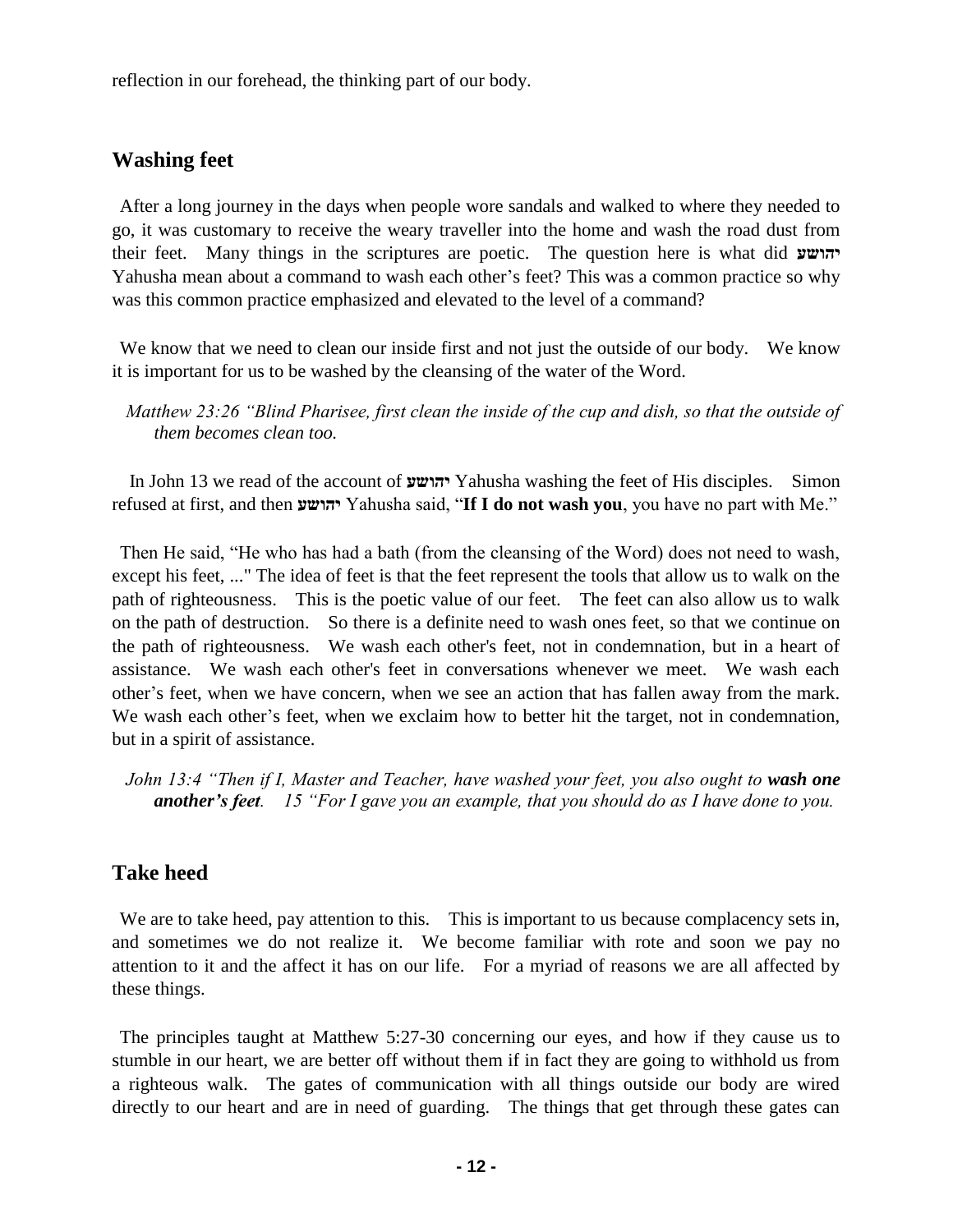cause us to stumble.

*Mark 4:24 And He said to them, "Take heed what you hear. With the same measure you use, it shall be measured to you, and more shall be added to you who hear.*

We must pay attention to the things we hear from other people which might trigger a judgment within us. And when we have developed a judgment within us this same judgment is used to measure us. When something is measured it is like an archer, when after they have let an arrow loose at a target, a measurement is taken between the arrow and the centre of the target. This is the Hebrew mind set about the word transgression. It is missing the mark.

In essence this next verse is saying the same thing.

*Matthew 7:1 "Do not judge, lest you be judged.* 

We should also read Matthew 7:1-5.

We have been commanded to be careful how we judge others, we have been told to be careful because at the judgment we will be measured in the same way we have developed thoughts about others. So if in our mind we are stringent towards the actions of others, similarly by that level of stringency we will be measured. So if a person looks at another person and lusts, they in their heart have committed adultery. Today, we have much opportunity to adulterate. This is all around us in the way that the media uses sex in their adds and how seeing the nakedness of another is commonplace in the movies, and the internet where we believe no one sees our peeking at things we should not be peeking into at all. So if these people have stringent opinions about the sexual preference of others, then they too will be treated stringently. Their adulterous actions will be measured in the same way they have judged others in their heart. Therefore the execution of this command not to judge must be paramount in our heart. We must remember the voice of **יהושע** Yahusha saying, "Whoever is without sin cast the first stone."

One other of the gates of communication involves eating and drinking for life and function. There may come times when our hearts become weighed down, as in when one becomes depressed and we compensate with worry, overeating, and drunkenness. Easier said than done, but we are working on victory here. We are looking for a way to overcome depressed times in our life. We all have a common goal and that is the Kingdom. That is the battle flag we look to in the battle. This promise, as the battle flag, gives us fortification to live abundantly.

*Luke 21:34 "And take heed to yourselves, lest your hearts be weighed down by gluttony, and drunkenness, and worries of this life, and that day come on you suddenly.*

Let us remember about the command concerning the washing of each other's feet. When we think about washing each other's feet we can be vigilant to consider the heart of other's and do all that is needed to prevent them from being weighed down.

We have been called to vigilance and watchfulness for ourselves and for others too.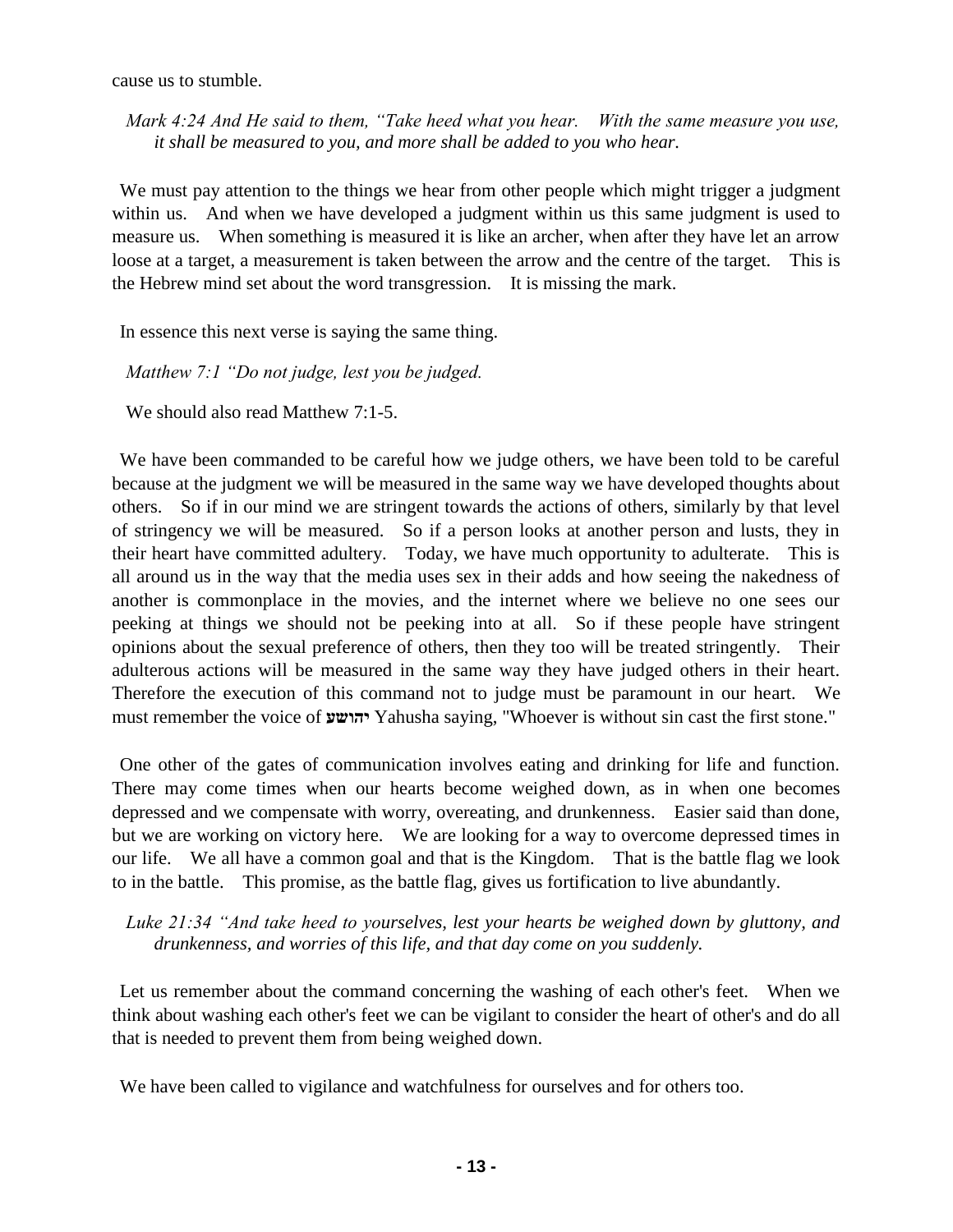*Mark 13:33 "Take heed, watch and pray, for you do not know when the time is –*

*Matthew 24:32 "And learn this parable from the fig tree: When its branch has already become tender and puts forth leaves, you know that the summer is near.*

We have been asked to be vigilant for the possible danger that would rob from our heart. The day is quickly approaching when our Messiah will return and establish the promised rest that our Father intended for us in the first place. Therefore we have also been asked to be watchful for the signs of this happening. And in being watchful, we can fortify our diligence to be like Him as we see this day approaching.

Additionally through our mouth we can be as **יהושע** Yahusha was. He was always pleasant mouthed, full of hope for Father's plan. This plan is a wealth of encouragement. This plan is like the Ark that floated Noah and his family. Those who were in the Ark were saved from destruction. And in the same way, when we choose to be inside the Messiah who is our Ark. He is our safety from destruction.

*Luke 4:22 And all were bearing witness to Him, and marvelled at the pleasant words that came out of His mouth. And they said, "Is this not the son of Yosĕph (Joseph)?"*

Through the gates of our eyes many things enter to harm us. We are incessantly driven without rest and told through the media all the things we all need and how all these things will benefit us. This is blasphemy to the very definition. This is also what the Fallen Watchers did to people in the time of Noah. And it still persists to be a problem for us.

*I John 2:16 Because all that is in the world – the lust of the flesh, the lust of the eyes, and the pride of life – is not of the Father but is of the world.*

When we desire something that is normal, nevertheless, what is the most important thing to us? We have this warning. The thinking in this next verse forms a certain type of person. And we must remember that all gifts that we have comes from above and nothing we have was acquired by the work of our own hand.

*Luke 12:15 And He said to them, "Mind, and beware of greed, because one's life does not consist in the excess of his possessions."*

## **Conclusion**

We have this list laid out before us. It is not exhaustive. Nevertheless it is a start and can be used as a reminder.

How to accomplish these things will vary as we are all individuals with just as many ways to accomplish things that are important to us. With this list in our heart, we can examine ourselves. And when we see trouble we can ask our Father for support on each individual issue as it happens the moment we recognize it. We have been told:

*I John 3:22 And whatever we ask we receive from Him, because we guard His commands and do what is pleasing in His sight.*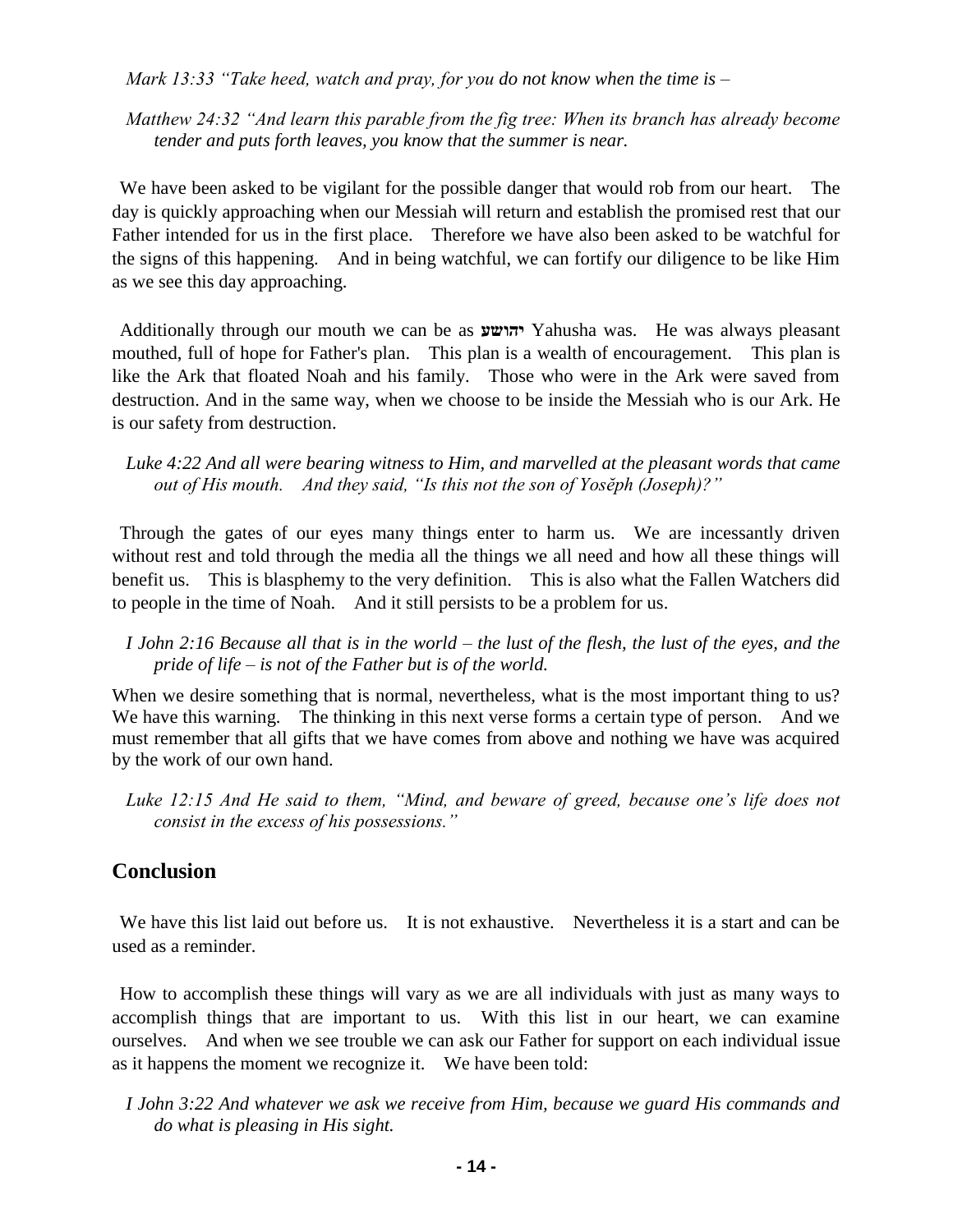We want to be like Him, because we love Him in the same way He loves us. He wants us to be successful and He asks nothing of us that we cannot accomplish. He is confident of that. So in confidence when we feel the pressure of failing at one of these commands or characteristics, we ask in all confidence that we will receive help to overcome it, and then we ask to have strength to overcome the next time we are faced with this pressure again.

When we guard His commands in our heart, we do this because we want to hear them and do them. We want triumph at the end of the race.

#### *Luke 11:28 But He said, "Blessed rather are those hearing the Word of Elohim and watching over it!"*

#### *John 14:23 יהושע) Yahusha) answered him, "If anyone loves Me, he shall guard My Word. And My Father shall love him, and We shall come to him and make Our stay with him.*

This is the triumph, and this is the joy, and this is the shalom before the return of **יהושע** Yahusha. To be One with the Father and One with **יהושע** Yahusha is possible as we have been promised. They Both want us to work diligently to accomplish this Oneness. We are being told that we are all worthy to be as One with Them. To the end, that our heart and characteristics are indistinguishable from Them, who have a strong and deep desire to be One with all of us.

We know that at His appearing, we will be judged by a just judge. We have no fear of the judgment, because we know he loves us with divine love, and has no intention to destroy us. We will all receive torah in our hearts, and the pressure of blasphemy will be removed from around us, and we will all live in safety, and peace.

*Micah 4:3 And He shall judge among many peoples, and reprove strong nations afar off. They shall beat their swords into ploughshares, and their spears into pruning hooks – nation shall not lift up sword against nation, neither teach battle any more.*

#### **Post Conclusion**

Okay, so what is next? We need to develop methods, which in the end, allow us to unlearn all the things that we have erroneously been taught during this assault on our heart. We are determined to have victory. We are determined to be like The Father and **יהושע** Yahusha. We want Them to dwell in us as They have promised.

This document could be longer and could be more exhaustive. Nevertheless, we have been promised help to learn the information we need.

*Mark 6:8 And He instructed them to take none at all for the journey except a staff – no bag, no bread, no copper in their money belts,*

A staff is a shepherd's tool and we were told when we do our work to hold a staff. We are not The Shepherd. **יהושע** Yahusha is The Shepherd we read about in the scriptures. However